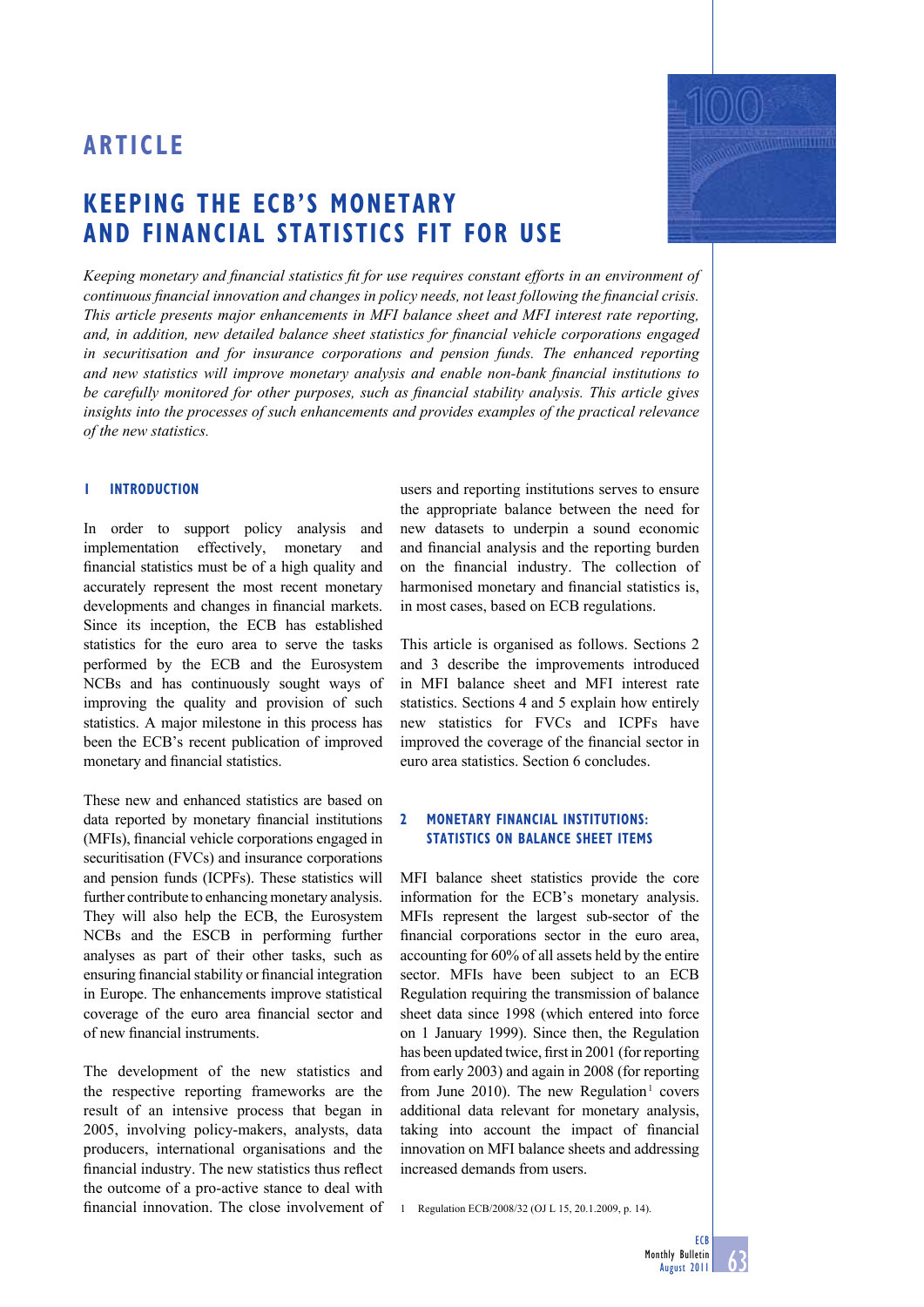This section introduces the newly published information belonging to the "traditional" balance sheet data, while the completely new information on securitisation and other loan transfers is discussed in Section 4, together with new data on FVCs, to which they are linked conceptually.

## **MONETARY POLICY USES OF BALANCE SHEET DATA**

In its analysis of monetary, financial and other economic developments, the ECB gives a prominent role to the evolution of euro area monetary aggregates and counterparts. The information necessary for the compilation of these aggregates is based on the balance sheets reported by MFIs in accordance with the Regulation on MFI balance sheet statistics.

**Table 1 New MFI statistics covered by Regulation ECB/2008/32** 

These data provide a comprehensive picture of the asset and liability positions between MFIs and other economic agents, broken down by financial instrument category, counterpart sector, maturity, purpose and currency denomination. The data also play a crucial role in the general assessment of developments in the banking sector and of the euro area financial system as a whole.

## **NEW INSTRUMENTS AND BREAKDOWNS IN DETAIL**

The new data have been collected from MFIs since June 2010 and cover a range of additional assets and liabilities items, as well as new counterparty and maturity breakdowns. Table 1 provides an overview.

| <b>Monthly items</b>                                                   |                                                                                                                                                       | <b>Sector</b>                                                                             | <b>Further breakdowns</b>                                                                                                                                                   |
|------------------------------------------------------------------------|-------------------------------------------------------------------------------------------------------------------------------------------------------|-------------------------------------------------------------------------------------------|-----------------------------------------------------------------------------------------------------------------------------------------------------------------------------|
| <b>MFI</b> business with central<br>counterparties (CCPs)              | Within loans, reverse repurchase agreements with<br>CCPs are identified separately                                                                    | <b>OFIs</b>                                                                               |                                                                                                                                                                             |
|                                                                        | Within deposits, more specifically repurchase<br>agreements, those with CCPs are identified separately                                                | <b>OFIs</b>                                                                               | By currency: euro/non-euro<br>currencies                                                                                                                                    |
| <b>Revolving loans and overdrafts</b>                                  | Within the euro-denominated loans, revolving loans<br>and overdrafts are identified separately                                                        | <b>HHs</b><br><b>NFCs</b>                                                                 |                                                                                                                                                                             |
| <b>Credit card debt</b>                                                | Within the euro-denominated loans, credit card debt is<br>identified separately                                                                       | <b>HHs</b><br><b>NFCs</b>                                                                 | Convenience credit/extended<br>credit                                                                                                                                       |
| Lending to sole proprietors/<br>unincorporated partnerships<br>(SP/UP) | Within the "lending for purposes other than house<br>purchase and credit for consumption", the loans to<br>SP/UP are identified separately            | <b>HHs</b>                                                                                | By maturity: up to 1 year, over<br>1 year and up to 5 years, over<br>5 years                                                                                                |
| <b>MFI</b> business with financial<br>vehicle corporations (FVCs)      | Within the holdings of securities other than shares,<br>those issued by FVCs are identified separately                                                | <b>OFIs</b>                                                                               |                                                                                                                                                                             |
|                                                                        | Within the deposits, those placed by FVCs are<br>identified separately                                                                                | <b>OFIs</b>                                                                               | By maturity: total maturity and<br>up to 2 years                                                                                                                            |
| <b>Transferable deposits</b>                                           | Within the overnight deposits those deposits are<br>identified separately, which can be frequently used for<br>payment transactions                   | By certain counterpart sectors and for some<br>of these by currency (euro/total currency) |                                                                                                                                                                             |
| Debt securities issued with<br>capital guarantee of less than<br>100%  | Within the debt securities issued, maturity up to<br>two years, those with a nominal capital guarantee of<br>less than 100% are identified separately |                                                                                           | By currency: euro/non-euro<br>currencies                                                                                                                                    |
| <b>Quarterly item</b>                                                  |                                                                                                                                                       |                                                                                           |                                                                                                                                                                             |
| Loans broken down by<br>remaining maturity/interest<br>rate reset      | Within the euro-denominated loans, information on<br>residual maturity and interest rate reset periods is<br>newly collected                          | <b>HHs</b><br><b>NFCs</b>                                                                 | By original maturity<br>(over 1 year/over 2 years), by<br>residual maturity (up to 1 year/<br>up to 2 years), by interest rate<br>reset (next 12 months, next<br>24 months) |

Notes: NFCs stands for "non-financial corporations"; HHs stands for "households"; OFIs stands for "other financial intermediaries".

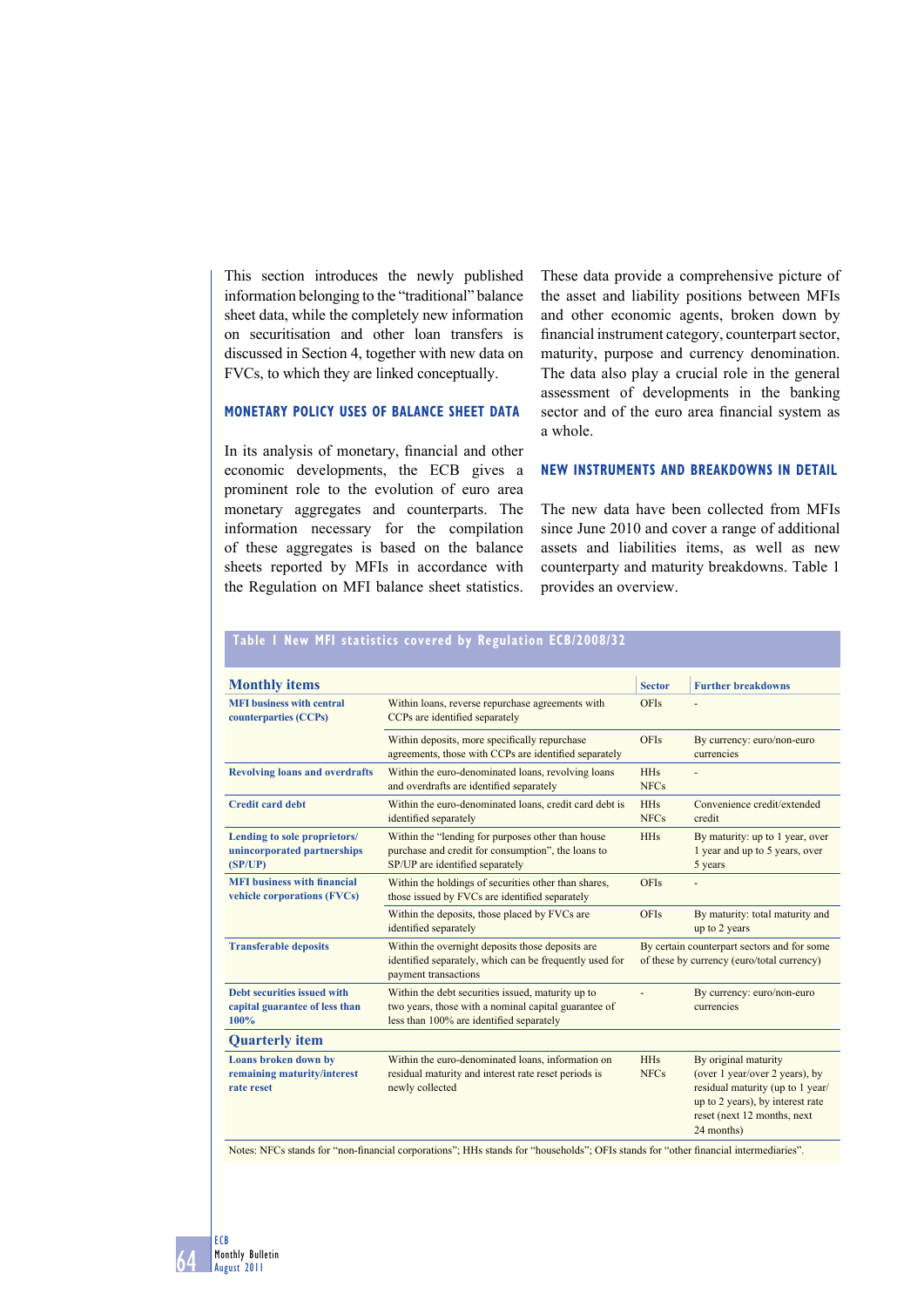Keeping the ECB's monetary and financial statistics fit for use

#### **EXAMPLES OF ENHANCEMENTS**

A first prominent feature of these new statistics consists of data on MFI business with central counterparties  $(CCPs)^2$ , which are classified for statistical purposes within the other financial intermediaries (OFI) sector. In recent years, business conducted via these CCPs has increasingly substituted inter-MFI business in the short-term secured money market. Secured money market trading involving a CCP offers important advantages, as it reduces counterparty risk and leads to lower prudential capital requirements. CCPs in the OFI sector are part of the euro area money holding sector and, therefore, repurchase agreements of MFIs are reflected in M3 when CCPs act as cash providers and deposit money with the MFI. Similarly, reverse repurchase agreements, under which CCPs are cash takers, are included in MFI short-term lending to other euro area resident sectors. Charts 1 and 2 show the evolution of repurchase agreements of MFIs with CCPs, compared with MFI business with OFIs other than central counterparties. They also provide evidence that repos with euro area CCPs are

particularly volatile, having contributed considerably to the monthly changes of M3 in the past year.

A second prominent feature relates to information regarding revolving loans and overdrafts. Demand for these loans is assumed to be driven by different underlying motivations from other types of loans, particularly considering their very flexible nature, but also because they typically have relatively high interest rates. Revolving loans and overdrafts usually provide a "safety net", as households or non-financial corporations can draw upon them instantly in order to bridge gaps between outgoing and incoming cash flows, generally for a short period. In the first quarter of 2011, outstanding amounts of revolving loans and overdrafts represented 4% of all MFI loans to households, and 15% of all loans to non-financial corporations.

2 Regulation ECB/2008/32 defines CCPs as follows: "A central counterparty is an entity that legally interposes itself between counterparties to contracts traded in financial markets, becoming the buyer to every seller and the seller to every buyer."

#### **Chart 1 MFI repurchase agreements vis-à-vis CCPs and vis-à-vis OFIs excluding CCPs**



### **Chart 2 MFI loans to CCPs (reverse repos) and MFI loans to OFIs excluding CCPs**



**ECB** 

65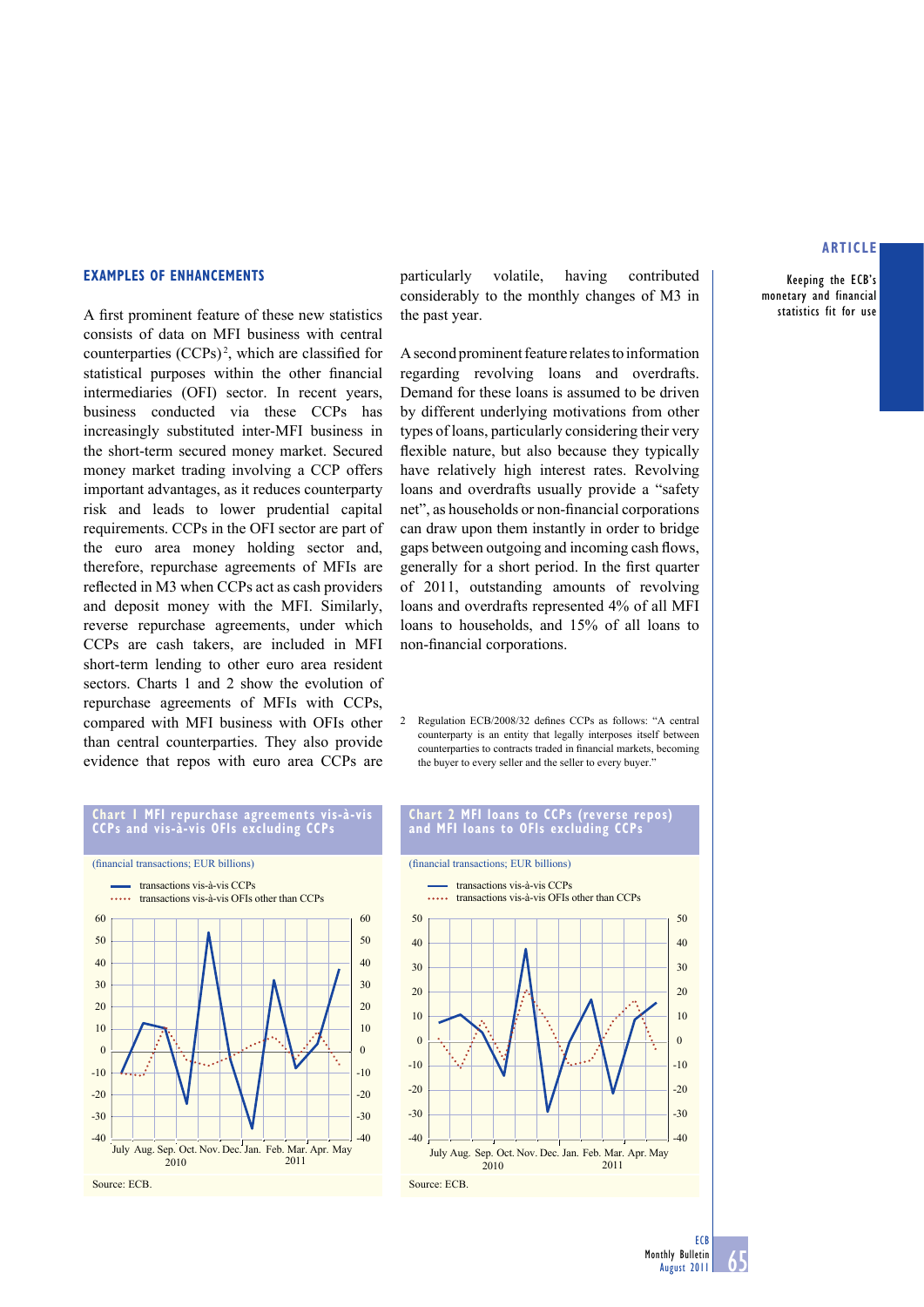Third, new data are shown on the two types of credit granted by MFIs through credit cards: "convenience credit" refers to credit arising from card transactions during the period up to the end of the billing cycle when interest is charged at the rate of 0%. This period is followed by the "extended credit" period, during which high rates of interest are often charged. The new data show that, for the euro area as a whole, the volume of extended credit card debt is nearly twice that of convenience credit card debt (although the former is not common in all countries). Reflecting the recent prominence of lending via credit cards, the new statistics show that some euro area countries have comparatively high volumes of these types of loans. The outstanding amount of credit card debt in the first quarter of  $2011$  was  $36\%$  of all short-term loans for consumption granted by MFIs to households. The outstanding amounts of credit card debt are complemented by new data collected in connection with the statistics on MFI interest rates (see Section 3).

Fourth, the new series on MFI lending to sole proprietors cover loans to small-scale unincorporated businesses and to self-employed persons, such as architects or doctors. As the creditworthiness of these counterparties can be very different compared with other households, and may vary over the business cycle, the availability of these data enhances economic and financial analysis, and improves the classification of loans by purpose. In particular, it gives a greater insight into the access of small businesses to bank funding. In the first quarter of 2011, outstanding amounts of other lending to sole proprietors amounted to 48% of all other lending by MFIs to households. Section 3 contains more information about new interest rate data collected on sole proprietors/unincorporated partnerships.

Lastly, the newly collected statistics also make it possible to identify separately debt securities issued by MFIs without capital certainty which, when they have an original maturity of less than two years, are included in M3. These securities combine the features of short-term debt securities and embedded derivatives,

thereby giving the holder a higher interest rate, in conjunction with a greater risk that the nominal amounts invested will not be recovered at maturity. However, the new data suggest that, at present, these instruments only account for a tiny fraction of the market; in the first quarter of 2011, the debt securities issued with less than 100% capital certainty amounted to just 2% of all MFI debt securities issued.

## **3 MFI INTEREST RATE STATISTICS**

The second important dataset reported by euro area MFIs refers to interest rates effectively applied by credit institutions resident in the euro area to deposits and loans vis-à-vis households and non-financial corporations.

These statistics are collected for a number of purposes.3 First, they provide an important input in analysing the transmission of monetary policy to the real economy. In particular, they make it possible to study the pass-through of changes in policy rates through market interest rates to rates on loans and deposit; thus, these statistics enable us to assess the impact of monetary policy on, and its transmission to, the cost of borrowing of households and non-financial corporations. Second, MFI interest rate statistics enhance the monetary analysis of euro area aggregates by providing data that complement MFI balance sheet statistics. Lastly, MFI interest rate statistics provide information on the degree of integration of European financial markets, thereby allowing consumers to compare the rates charged by MFIs across countries.

Retail interest rate statistics have been collected since 1999 via euro area NCBs on the basis of a "short-term approach" and were initially not harmonised. To be able to perform the above analyses with more reliable euro area aggregated data, which in turn enable cross-country

ECB

<sup>3</sup> For more details, see the article entitled "Enhancements to MFI balance sheet and interest rate statistics", *Monthly Bulletin*, ECB, April 2002, and the article entitled "The use of harmonised MFI interest rate statistics", *Monthly Bulletin*, ECB, July 2005.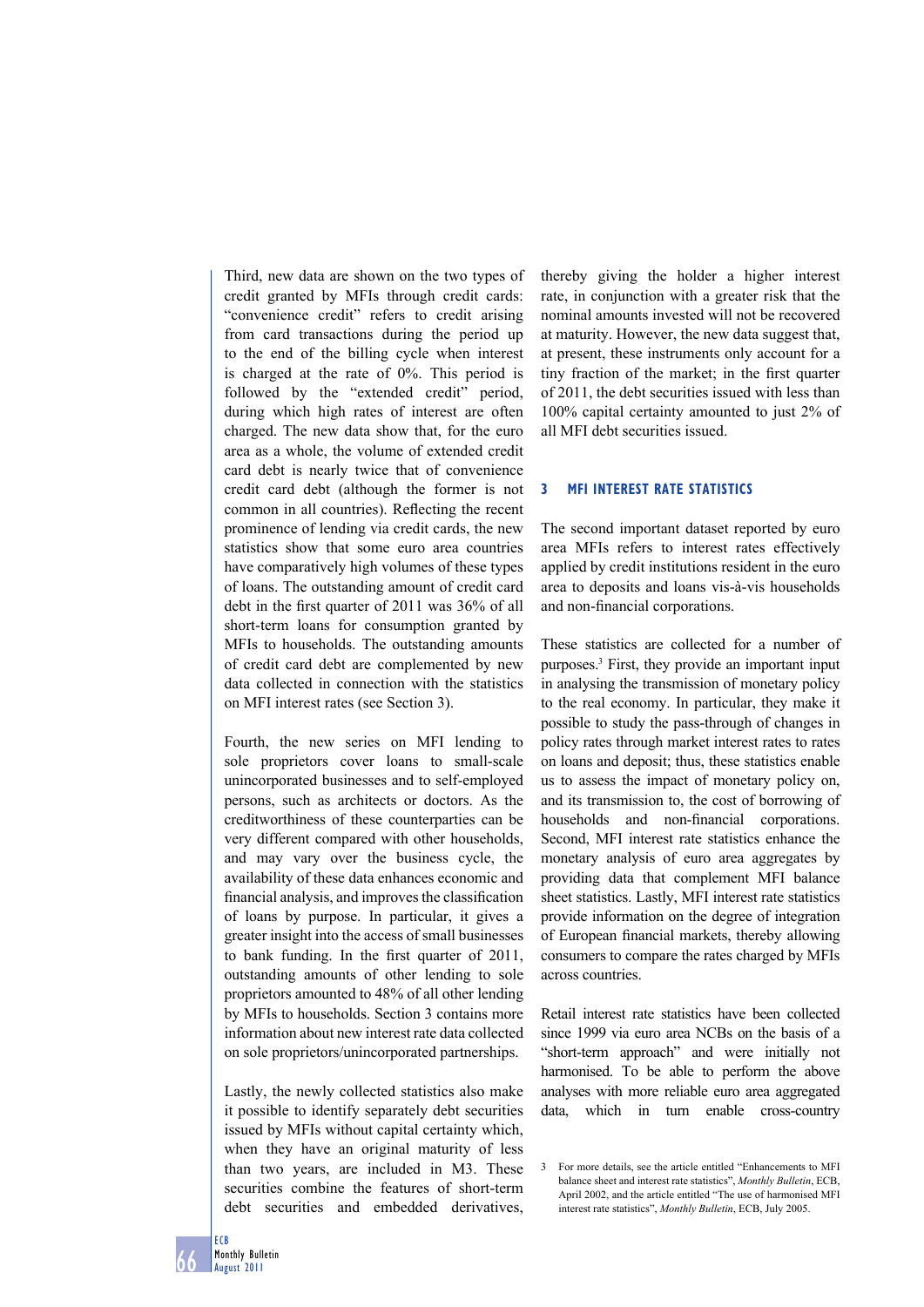Keeping the ECB's monetary and financial statistics fit for use

comparisons, a harmonised reporting framework 4 was set up. Consequently, since 2003, harmonised data have been available on interest rates and business volumes for new business agreements and outstanding amounts. Information on outstanding amounts is drawn from MFI balance sheet statistics, whereas information on new business volumes is collected together with interest rate information. Information on euro area interest rates relies on the average of national interest rate series, which are weighted by the respective volumes and aggregated to calculate euro area MFI interest rates. These statistics are subdivided by sector (i.e. households and non-financial corporations), split between deposits and loans and broken down by initial rate fixation period/original maturity.

Financial innovation and experience with the first harmonised framework for MFI interest rates for the euro area have highlighted the need for further enhancements and breakdowns in order to keep these statistics fit for use, particularly with regard to rates on new loans. For example, the existing MFI interest rate statistics were not detailed enough to provide answers to questions on the costs of funding for small and medium-sized enterprises (SMEs) or regarding the comparability of loans to households (for other purposes), in the light of the inclusion of statistics on sole proprietors (e.g. doctors, lawyers or architects) and their different relevance across countries. Consequently, in the enhanced reporting framework, the following improvements have been made:

- 1) refinements in the size classes of new loans to non-financial corporations;
- 2) refined breakdowns by period of rate fixation;
- 3) separate information on guarantees and collateralisation for loan rates;
- 4) a breakdown between the short and long-term current cost of finance for non-financial corporations;
- 5) the compilation of rates on overdrafts and revolving loans in an homogenous way and separately from credit card debt;
- 6) the separate reporting of interest rates on loans to sole proprietors within the household sector.

After weighing up the benefits for users and the costs for reporting agents, a new reporting framework<sup>5</sup> was adopted, which led to the production of 56 additional statistical series, with data from the reference period starting in June 2010. The enhancements are listed in Table 2. Importantly, virtually all of these relate to the data compiled on new business loans, which refer to any new loan agreement – either specified for the first time or renegotiated – between the customer and the credit institution. At the same time, all the indicators that were collected previously will continue to be collected, thus ensuring data continuity over time.

#### **EXAMPLES OF ENHANCEMENTS**

The new Regulation introduces 44 new series on new loans to non-financial corporations and 12 new series on new loans to households. Within the new series on loans to non-financial corporations, two categories are included with further details on the size of the loan. Specifically, the original instrument category including loans up to  $E1$  million is now broken down into two sub-categories which capture loans up to  $6 \text{ } \infty$  60.25 million and loans over €0.25 million and up to €1 million. Indirectly, i.e. by assuming that the size of new loans for small and medium-sized corporations is, in general, below the size of loans for large corporations, these additional breakdowns enable an improved analysis of the borrowing cost of capital for SMEs. Indeed, feedback from producers and users had indicated that the previous threshold of  $E1$  million was

- See Regulation ECB/2009/7 (OJ L 94, 8.4.2009, p. 75).
- 6 In this article "up to" means "up to and including".

**ECB** 

<sup>4</sup> See Regulation ECB/2001/18 (OJ L 10, 12.1.2002, p. 24).<br>5 See Regulation ECB/2009/7 (OJ L 94, 8.4.2009, p. 75).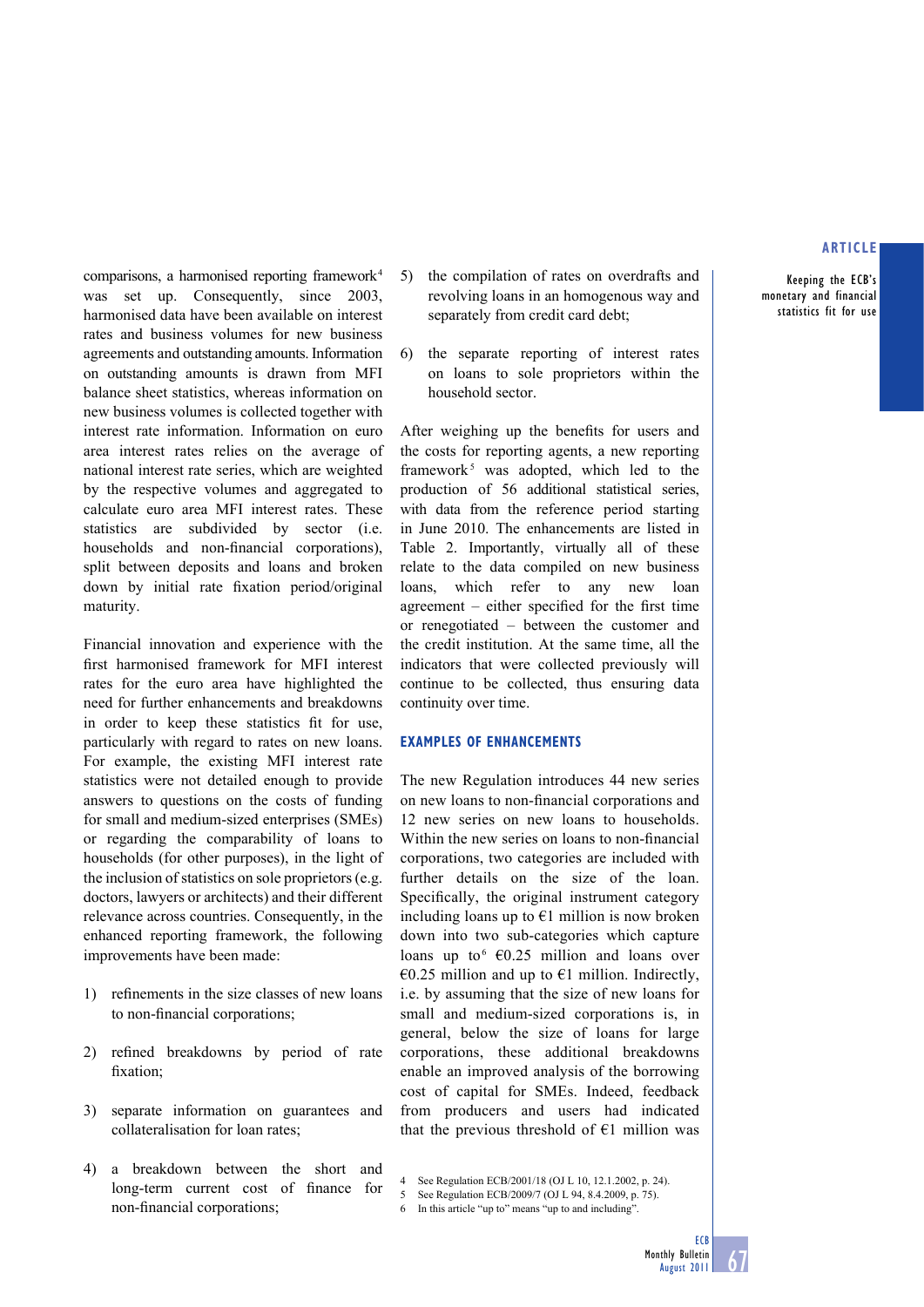## **Table 2 New MFI interest rate statistics covered by Regulation ECB/2009/7**

|                                                                      |                                                                                                                                                               | <b>Sector</b>             | <b>Further breakdowns</b>                                                                                                                                                                                                       |
|----------------------------------------------------------------------|---------------------------------------------------------------------------------------------------------------------------------------------------------------|---------------------------|---------------------------------------------------------------------------------------------------------------------------------------------------------------------------------------------------------------------------------|
| <b>Revolving loans and overdrafts</b>                                | Interest rates on revolving loans<br>and overdrafts are identified separately                                                                                 | <b>HHs</b><br><b>NFCs</b> |                                                                                                                                                                                                                                 |
| <b>Extended credit card debt</b>                                     | Interest rates on extended credit card<br>debt are identified separately                                                                                      | <b>HHs</b><br><b>NFCs</b> |                                                                                                                                                                                                                                 |
| Loans with collateral and/or<br>guarantees                           | Information on interest rates on, and<br>volumes of, loans with collateral and/or<br>guarantees is newly collected                                            | <b>HHs</b>                | By initial rate fixation period: floating<br>rate and up to 1 year, over<br>1 year and up to 5 years, over 5 years<br>and up to 10 years, over 10 years                                                                         |
|                                                                      |                                                                                                                                                               | <b>NFCs</b>               | By initial rate fixation period: floating<br>rate and up to 3 months, over 3<br>months and up to 1 year, over<br>1 year and up to 3 years, over 3 years<br>and up to 5 years, over 5 years and up<br>to 10 years, over 10 years |
| Loans to sole proprietors/<br>unincorporated partnerships<br>(SP/UP) | Within "lending for purposes other<br>than house purchase and consumption",<br>interest rates on, and volumes of, loans<br>to SP/UP are identified separately | <b>HHs</b>                | By initial rate fixation period:<br>floating rate and up to 1 year,<br>over 1 year and up to 5 years,<br>over 5 years                                                                                                           |
| Loans up to an amount<br>of $60.25$ million                          | Interest rates on, and volumes of, smaller<br>loans are identified separately                                                                                 | <b>NFCs</b>               | By initial rate fixation period: floating<br>rate and up to 3 months, over 3                                                                                                                                                    |
| Loans over an amount<br>of $60.25$ million up to $61$ million        | Interest rates on, and volumes of,<br>intermediate loans are identified separately                                                                            |                           | months and up to 1 year, over 1 year<br>and up to 3 years, over 3 years and up<br>to 5 years, over 5 years and up to 10                                                                                                         |
| Loans over an amount of $E1$ million                                 | Interest rates on, and volumes of, large<br>loans are identified separately                                                                                   |                           | years, over 10 years                                                                                                                                                                                                            |
| Loans broken down by maturity                                        | Information on original maturity of new<br>loans is newly collected                                                                                           | <b>NFCs</b>               | By initial rate fixation period:<br>floating rate and up to 1 year with<br>original maturity over 1 year, with<br>and without collateral                                                                                        |

Notes: NFCs stands for "non-financial corporations"; HHs stands for "households".

too high.7 As shown in Chart 3, the more detailed size classes for loans to non-financial corporations clearly enable interest rates to be distinguished according to the size of loans. Between June 2010 and April 2011 small loans consistently showed higher interest rates (on average 144 basis points higher than rates charged on loans of over  $E1$  million) than medium-sized or large loans.

Sole proprietors and unincorporated partnerships represent an economic group previously not distinguishable within the overall household sector. Under the new Regulation, loans to small-scale unincorporated businesses and loans to self-employed persons can now be identified. The new data show that the interest rate on new loans to these micro-firms ranged between those on small and medium-sized

loans in the period from June 2010 to April 2011 (see Chart 3).

Particularly when studying refinancing patterns, information on the maturity profile of new loans to non-financial corporations with short interest rate fixation periods is of interest. In this respect, the new Regulation introduces a new indicator which distinguishes business volumes within the category of new loans to non-financial corporations with an initial rate fixation period of up to one year and with an original maturity of up to one year from those with an original maturity of over one year. Chart 4 shows that,

<sup>7</sup> It is worth noting that direct collection of loans by size of the borrowing firm was initially considered appropriate. However, this appeared to be both costly and potentially misleading due to the fact that relatively small firms belonging to multinational groups may borrow larger amounts to fund other group affiliates.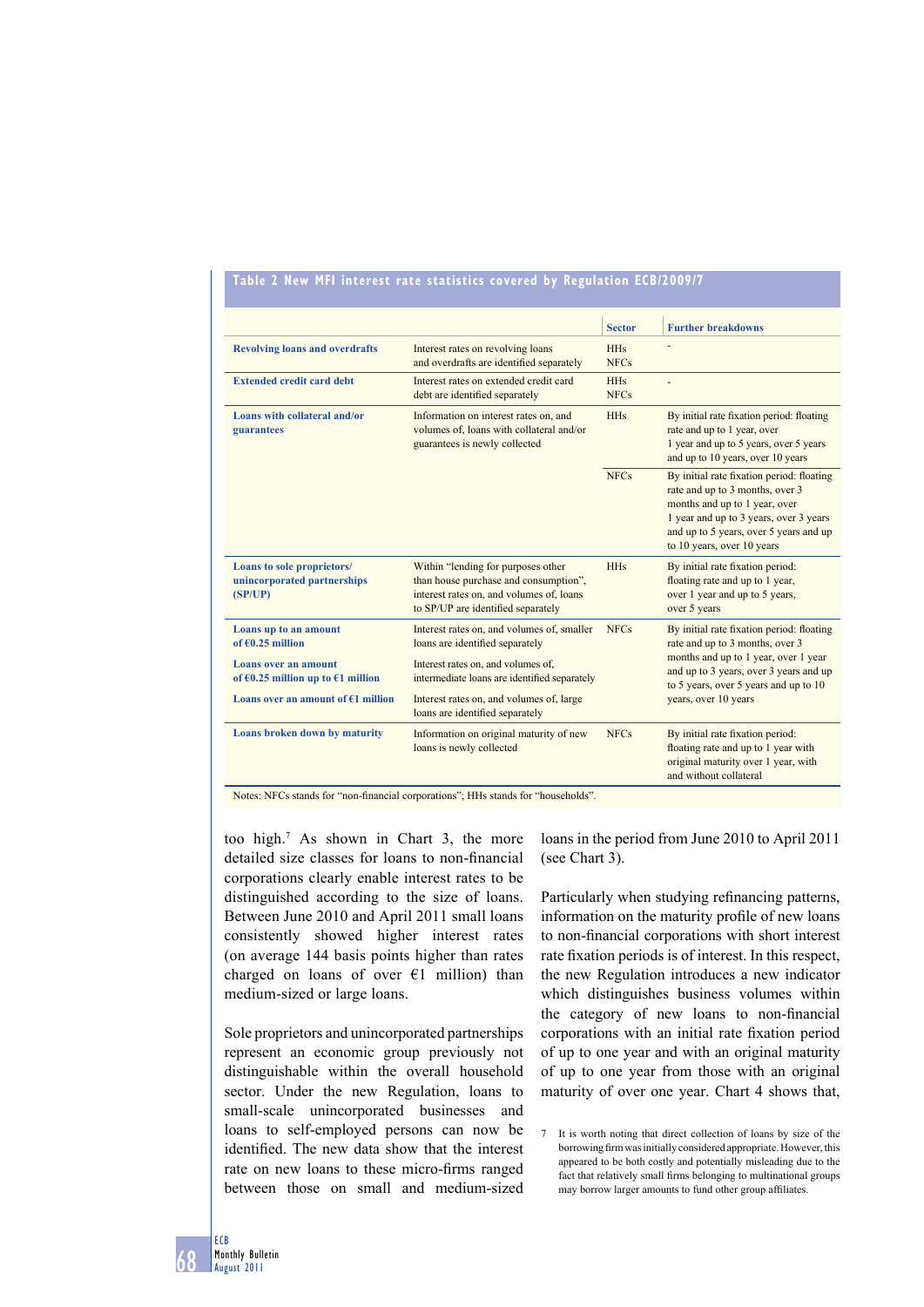Keeping the ECB's monetary and financial statistics fit for use



**Chart 4 New business loans to non-financial corporations of up to €0.25 million, arranged by maturity 1)**



on average, between July 2010 and March 2011, 80.8% of loans to non-financial corporations (up to  $\epsilon$ 0.25 million) had an original maturity of up to one year.

Finally, new series focusing on loans with collateral and/or guarantees were made available to allow the measurement of the amount and dynamics of loan collateralisation. Interest rates charged on loans with collateral result from the interaction of opposite incentives: on the one hand, loans with collateral provide banks with greater insurance, thereby leading to lower rates, all other things being equal; on the other hand, despite the added insurance provided, collateral is required, in particular, for higher-risk customers, and this selection bias leads to higher rates. Between June 2010 and April 2011 interest rates on collateralised loans to non-financial corporations often appear to be higher than those on non-collateralised loans, suggesting that the second incentive tends to dominate the rate-setting behaviour of banks in the euro area.

#### **4 MFI SECURITISATION AND FVC STATISTICS**

Securitisation is often used by lenders to transfer credit risk from their balance sheets and to transform long-term assets (e.g. mortgages) into available funding for investment in new lending or for other purposes. The use and complexity of securitisation has grown rapidly in the last two decades, and there has been a corresponding increase in the impact on the analysis of developments in lending and monetary aggregates. Limitations in the available statistics, already identified prior to the financial crisis, became particularly apparent during the crisis.

These data gaps are addressed by the recent release of enhanced data on MFI securitisations and other loan transfers, which build on the previously non-harmonised and very limited information collected on MFI securitisations. The new data are complete in terms of borrower breakdowns, are harmonised across euro area countries and will contribute significantly to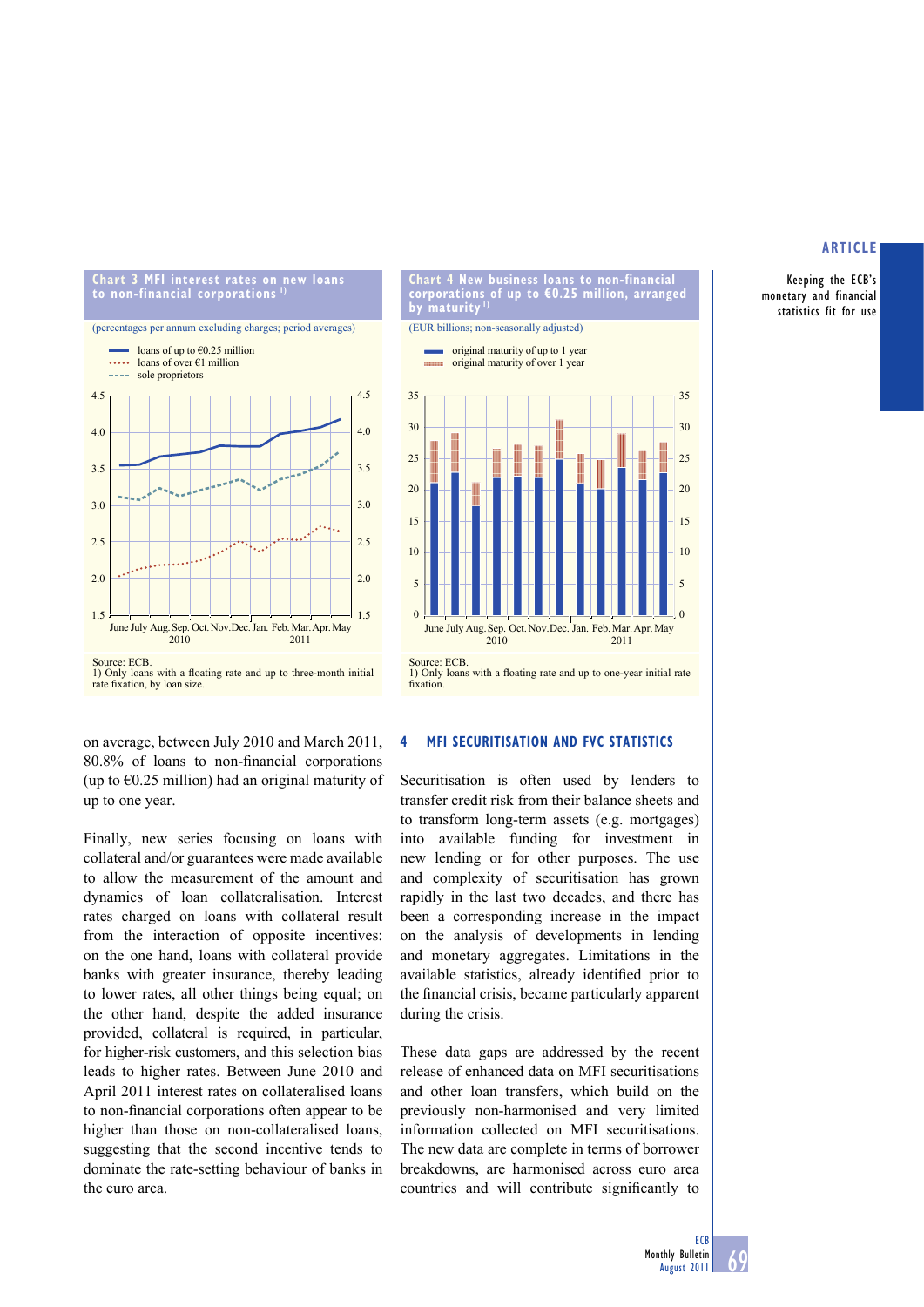the analysis of monetary and MFI lending developments. New statistics on MFI securitisations are complemented by a new dataset on euro area resident FVCs, which carry out securitisations originated by MFIs and other sectors, and will contribute to the analysis of credit risk transfer in the economy and financial stability.

## **4.1 STATISTICS ON SECURITISATION AND OTHER LOAN TRANSFERS BY MFIs**

Various types of securitisation transactions and other loan transfers have had an impact on MFI balance sheets, and hence on credit and monetary developments. Until the start of the financial crisis in  $2007$ , the securitisation transactions were mostly sold on the market or placed privately with investors. Since then the main transactions have been securitisations in which the issued securities are retained by the MFI for the purpose of Eurosystem refinancing operations, the transfer of assets to so-called "bad banks",<sup>8</sup> and the unwinding of earlier securitisation transactions. Depending on the features of the transaction and on the applicable accounting rules, the loans securitised by an MFI may either be removed (i.e. derecognised) from or remain on its balance sheet.

The recently released MFI securitisation statistics (collected under Regulation ECB/2008/32) contain information that is tailormade for the analysis of the effects mentioned above. Net flows of MFI loans which occur due to securitisations or other transfers are identified separately for each of the different borrowing sectors<sup>9</sup> providing information on their funding situation. These data are further broken down according to whether the loans are derecognised from or remain on MFIs' balance sheets. For loans remaining on MFIs' balance sheets, data on outstanding amounts are also available, which makes it possible to monitor MFI securitisation transactions more broadly, and may be particularly relevant for financial stability analysis when credit risk transfer is assessed. The new monthly and quarterly statistics on MFI securitisation are published by the ECB together with the usual monthly and quarterly MFI balance sheet statistics. An overview of the newly released items on MFI securitisation and other loan transfers are presented in Table 3.

The data on net flows of derecognised loans are also used to produce series of adjusted flows and growth rates for loans in MFI balance sheet statistics. Taking these effects into account is important when analysing the underlying credit developments. As an example,

9 The ECB has previously released non-harmonised data on MFI loans adjusted for securitisations for the private sector as a whole, households and non-financial corporations.

|                   | <b>Borrowing sector</b>                  | <b>Further breakdowns</b> | <b>Frequency</b> |
|-------------------|------------------------------------------|---------------------------|------------------|
| Euro area         |                                          | Total                     | M                |
|                   |                                          | Up to 1 year maturity     | Q                |
|                   | Non-financial corporations               | Over 1 and up to 5 years  | Q                |
|                   |                                          | Over 5 years              | Q                |
|                   |                                          | Total                     | M                |
|                   | Households                               | Consumer credit           | Q                |
|                   |                                          | Loans for house purchase  | Q                |
|                   |                                          | Other loans               | Q                |
|                   | General government                       | Total                     | M                |
|                   | Other financial intermediaries           | Total                     | M                |
|                   | Insurance corporations and pension funds | Total                     | M                |
| Rest of the world |                                          | Total                     | M                |

**Table 3 New statistics on MFI loans that are securitised or otherwise transferred**

70 ECB Monthly Bulletin August 2011

<sup>8</sup> See the box entitled "The impact of 'bad banks' on MFI balance sheet statistics", *Monthly Bulletin*, ECB, March 2010.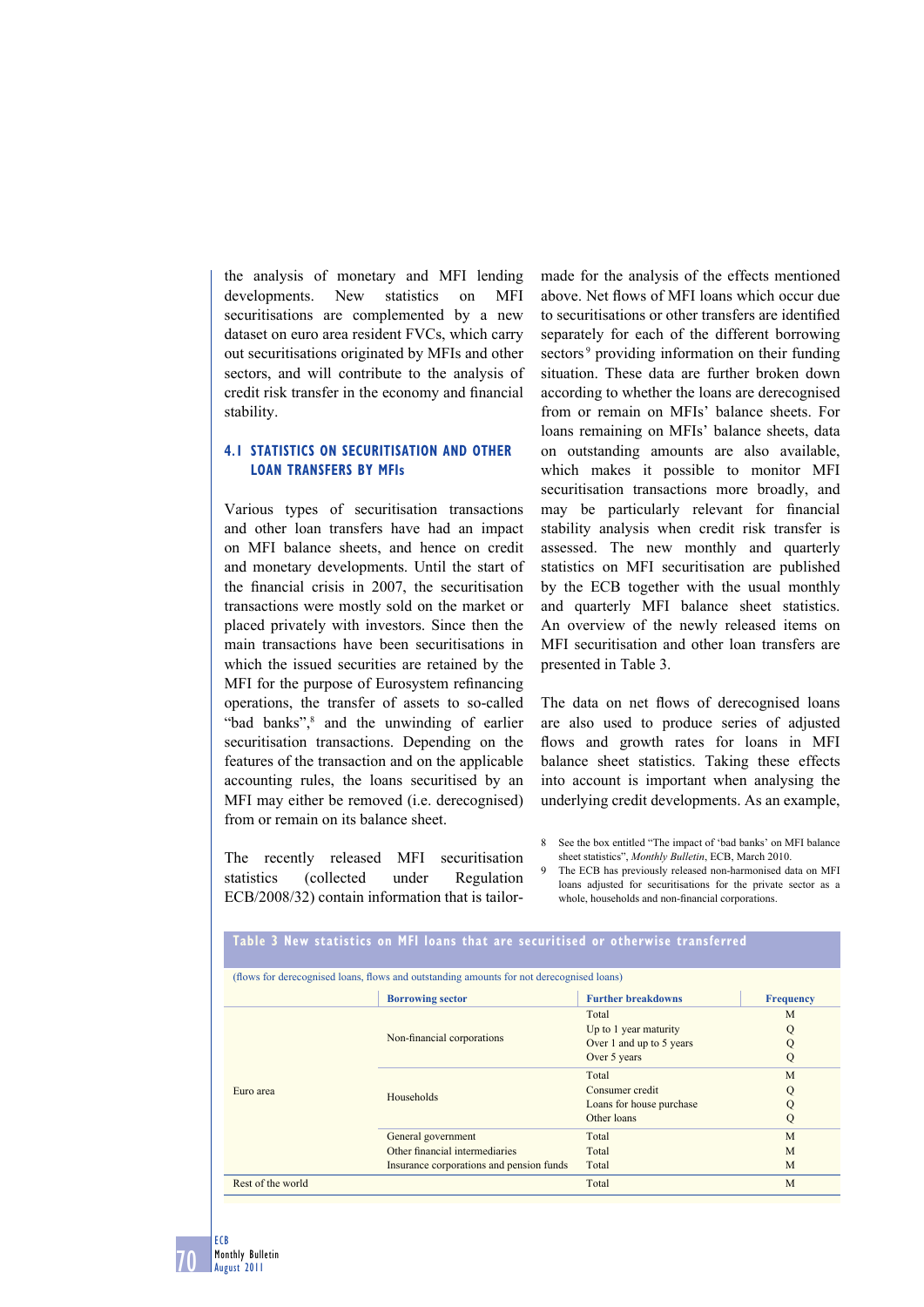Keeping the ECB's monetary and financial statistics fit for use

## **Table 4 MFI loan transactions and adjustments for securitisations and other transfers**

|                                                  | Monthly transactions <sup>1)</sup> |                         |             | <b>Annual growth rates</b> |               |                    |
|--------------------------------------------------|------------------------------------|-------------------------|-------------|----------------------------|---------------|--------------------|
|                                                  | <b>March</b><br>2011               | April<br>2011           | May<br>2011 | March<br>2011              | April<br>2011 | <b>May</b><br>2011 |
| Loans to households (unadjusted) <sup>2)</sup>   | 31                                 | 9                       | 14          | 3.4                        | 3.4           | 3.4                |
| loans derecognised from the balance sheet        | $-21$                              | $\mathfrak{D}$          |             |                            |               |                    |
| loans adjusted for sales and securitisation      | II                                 | 12                      | 1.5         | 3.0                        | 3.0           | 3.0                |
| Loans to non-financial corporations (unadjusted) | $\overline{4}$                     |                         | 12          | 0.8                        | 0.9           | 0.9                |
| loans derecognised from the balance sheet        | $\theta$                           |                         | $\theta$    |                            |               |                    |
| loans adjusted for sales and securitisation      | $\overline{4}$                     | $\overline{\mathbf{3}}$ | 12          | 1.8                        | 1.9           | 1.8                |

Source: ECB

1) Calculated from the monthly difference in levels adjusted for write-offs/write-downs, reclassifications, exchange rate variations and any other changes which do not arise from transactions.

2) Includes loans to non-profit institutions serving households.

in March 2011 the net flows of loans to households derecognised from the euro area MFI balance sheet were minus  $E21$  billion, as shown in Table 4. This indicates that euro area MFIs took previously derecognised loans back on to their balance sheets during that month. On an annual basis, the unadjusted growth rate of these loans was 3.4%, compared with an adjusted rate of 3.0% in May 2011.

Furthermore, securitisation transactions may result in an increase in MFI deposits placed by FVCs. First, in transactions where the credit risk is transferred via credit derivatives or similar mechanisms (i.e. "synthetic" securitisations), the FVC may place the collateral on deposit with an MFI. Second, when the securitised loan is not derecognised from the MFI's balance sheet, there is a corresponding increase recorded in MFI deposits from FVCs.10 In the new dataset, deposits from FVCs are identified (see Section 2), hence allowing these effects to be taken into account in monetary analysis.

## **4.2 STATISTICS ON FINANCIAL VEHICLE CORPORATIONS**

A securitisation transaction generally involves the setting-up of one or more entities (FVCs) for the specific purpose of carrying out the transaction. FVCs are important intermediaries in the financial sector, particularly on account of their role in credit risk transfer, with integral links to the MFI sector. The ECB has introduced

new quarterly statistics 11 on euro area resident FVCs, which are published regularly about five weeks after the end of the quarter. The statistics enable the assets and liabilities and the transactions of the FVC sector to be analysed. The aggregated total assets of euro area FVCs stood at  $\epsilon$ 2.3 trillion in the first quarter of 2011, accounting for 4% of the financial sector's total financial assets and  $10\%$  of those of non-bank financial intermediaries. Total debt securities issued stood at almost  $€1$ .9 trillion.

The FVC sector is broad as regards the scope of activities that may be carried out and the nature of assets that may be securitised. In a typical "traditional" securitisation transaction, the MFI transfers loans to an FVC, and these assets back the debt securities issued by the latter. Euro area FVC holdings of securitised loans amounted to almost  $\epsilon$ 1.5 trillion in the first quarter of 2011, of which  $\epsilon$ 1.2 trillion were originated by euro area MFIs (see Chart 5). For statistical purposes, the nominal amount of outstanding principal  $12$  is reported on the balance sheet of the FVC, irrespective of whether the loans have been

71

<sup>10</sup> By convention, a deposit liability vis-à-vis FVCs with a maturity of over two years is recorded.

<sup>11</sup> These new statistics are collected under Regulation ECB/2008/30 (OJ L 15, 20.1.2009, p. 1).

<sup>12</sup> The nominal amounts, net of write-downs or write-offs, are reported even if the portfolio was purchased at a discount to the amount of principal outstanding, which may be the case for the purchase of distressed assets. The counterpart relating to the difference between the purchase price of distressed securitised loans and the purchase price of the portfolio is reported in "Other liabilities", and constitutes a significant proportion of this item.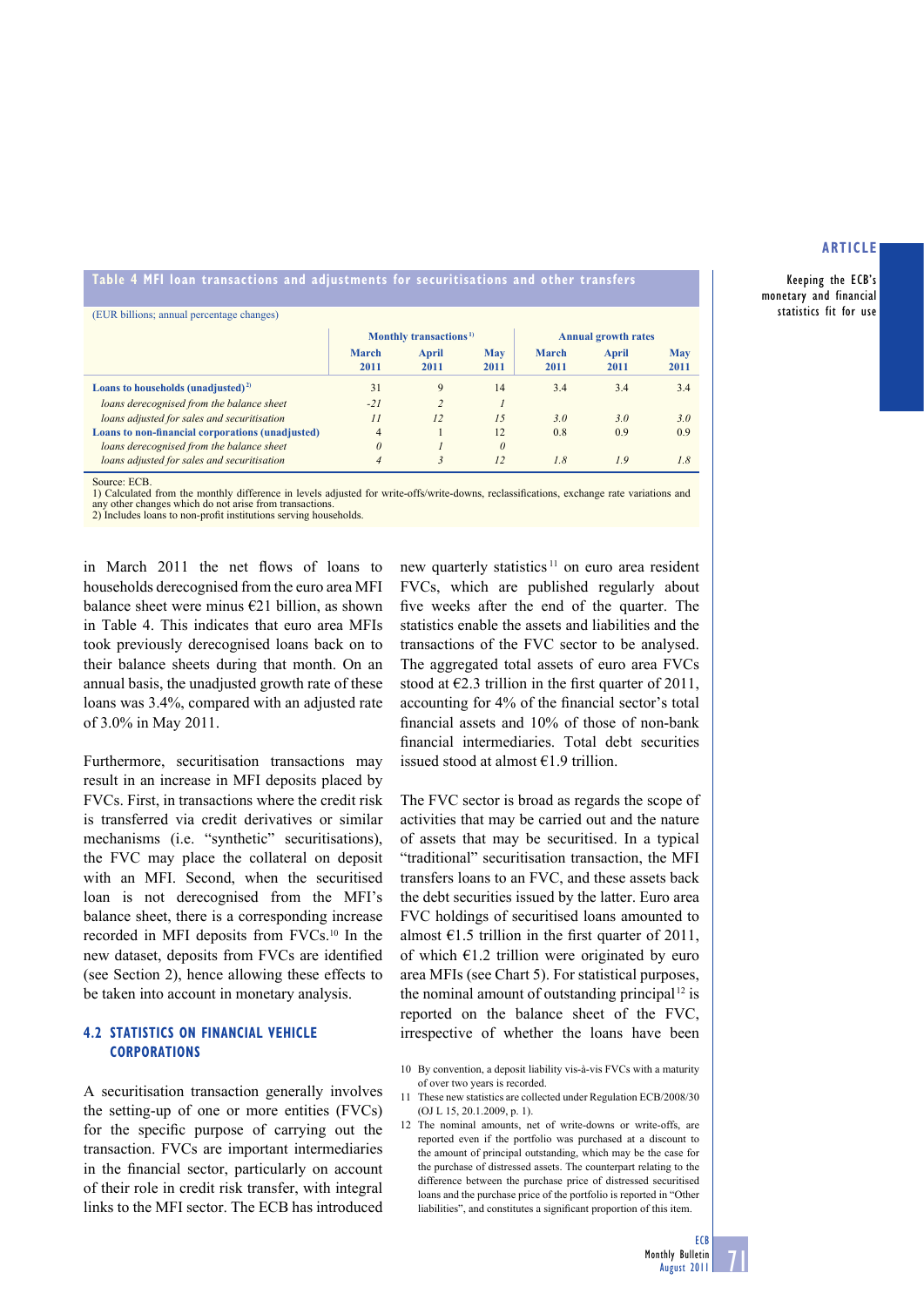



#### (financial transactions; EUR billions)



derecognised from the balance sheet of the originator. Two-thirds of securitised loans originated by MFIs are to euro area households, and one-fifth of loans are to euro area non-financial corporations. Almost one-tenth of loans originated by euro area MFIs are to borrowers outside the euro area (for which no economic sector information is collected).

In synthetic securitisations, the credit risk of the underlying assets is transferred to the FVC (and ultimately the holder of the FVC securities) through credit derivatives, guarantees or similar mechanisms. The FVC generally holds the proceeds from the sale of debt securities issued as a deposit with an MFI or in high-grade debt securities. FVCs that engage in synthetic securitisations account for approximately 5% of the total assets of the FVC sector.

Securities other than shares make up over 10% of the assets of euro area FVCs. This includes

the activities of FVCs that are "re-securitising" asset-backed securities issued by other euro area resident FVCs.<sup>13</sup> This is important from the point of view of the ultimate holders of credit risk, which in this case would be the investors in the securities issued by the re-securitising vehicle. Euro area FVC holdings of debt securities issued by euro area FVCs totalled  $\epsilon$ 36 billion in the first quarter of 2011.

Although some securitisations may involve only one vehicle, many involve a number of FVCs, each carrying out different roles and possibly located in different jurisdictions. An example of this kind of multi-vehicle structure is where one

<sup>13</sup> This would include, for example, collateralised debt obligations (CDOs) which repackage FVC debt securities issued in the euro area. Conduits and "structured investment vehicles" (SIVs) were formerly active in the maturity transformation of asset-backed securities into short-term commercial paper. These types of instruments issued by FVCs resident outside the euro area are not identified separately.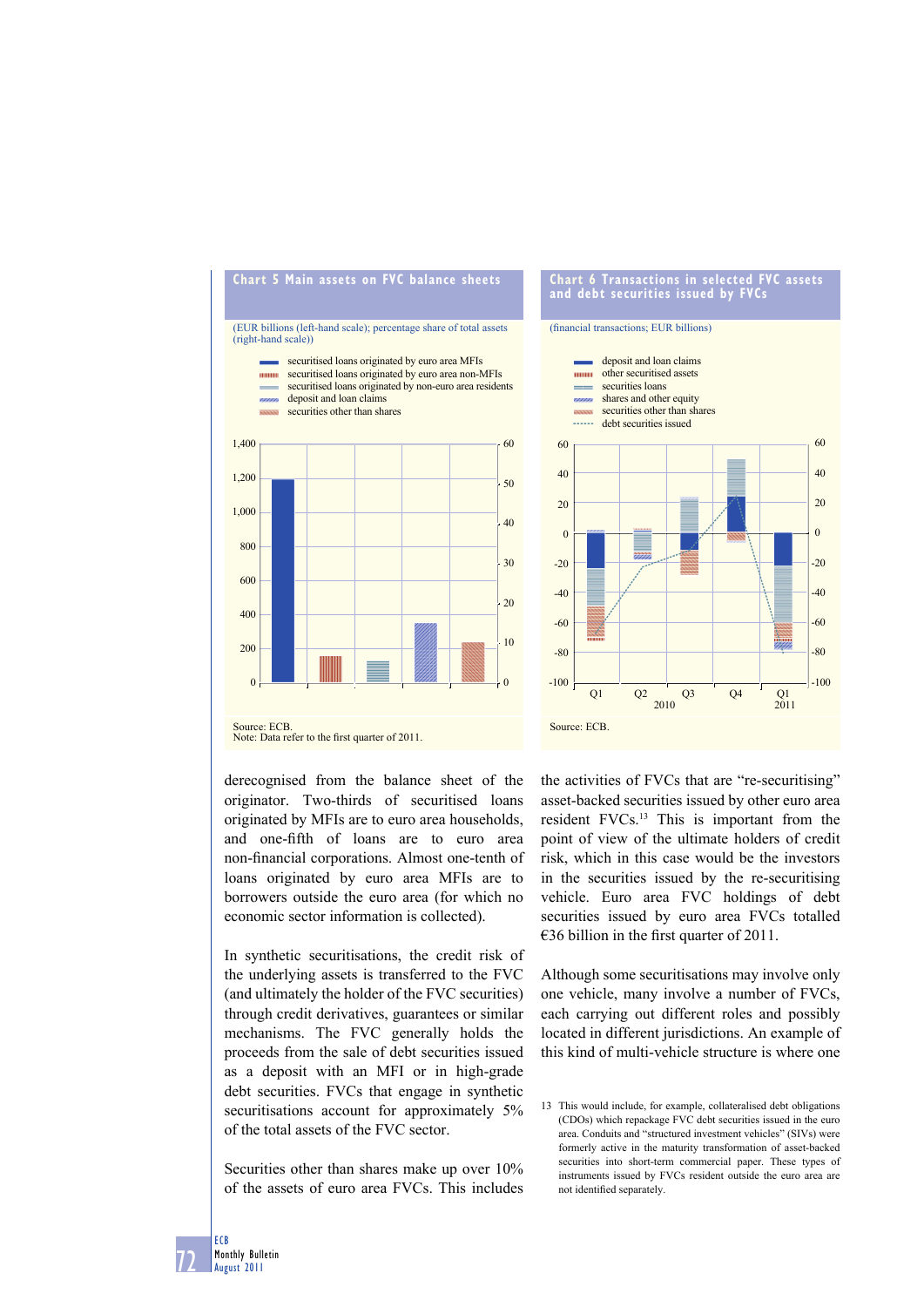Keeping the ECB's monetary and financial statistics fit for use

vehicle issues debt securities backed by assets held by another vehicle. In order to identify these positions, the reporting scheme includes "of which" positions vis-à-vis other euro area FVCs for loans between FVCs, and holdings of FVC shares and other equity (or securitisation fund units). Such intra-sector activity based on these multi-vehicle structures amounted to  $\epsilon$ 69 billion in the first quarter of 2011.

In the period since the first collection of FVC transactions data in the first quarter of 2010, activity has been dominated by the financial crisis. There was a net redemption of debt securities issued amounting to €81 billion in the first quarter of  $2011$  (see Chart 6) and cumulatively since the beginning of 2010, there has been net redemption of €159 billion. Transactions in securitised loans have been large over the same period as loans have moved between the FVC and MFI sectors via transfers to "bad bank" structures in the FVC sector and the unwinding of retained securitisations.

## **5 STATISTICS ON INSURANCE CORPORATIONS AND PENSION FUNDS**

In the context of ongoing work at the ECB towards improving the statistical coverage of the (non-bank) financial sector, there has also been substantial progress in developing new, enhanced insurance corporation and pension fund statistics.<sup>14</sup> Euro area insurance corporations and pension funds (ICPFs) account for close to 14% ( $6.9$  trillion) of the financial sector's total financial assets and represent a significant share of non-bank financial intermediaries (more than one-third when measured by total assets). The financial instruments they offer play a significant role in shaping households' portfolio decisions, a role which is bound to increase as populations age and as the relative role of social security funds declines. In addition, the interaction of ICPFs with financial markets, banks and other financial intermediaries is relevant to monetary analysis and financial stability.

For monetary analysis, ICPF balance sheet statistics are important because ICPFs directly hold monetary assets, and, more importantly, play a significant role as a counterpart to the flows into and out of MFI balance sheet positions relating to households. ICPF data are relevant for the analysis of economic activity and the monetary transmission mechanism more generally. This relevance stems from the capacity of the ICPF sector to influence the financing conditions of the non-financial private sector and the government (e.g. by purchasing securities) and from the fact that liabilities of ICPFs represent an important part of the wealth portfolio of the household sector. From a financial stability perspective,<sup>15</sup> and given their typically long-term investment horizons, ICPFs are often seen as a source of stability for financial markets. However, due to the size of their investment portfolios, the reallocation of funds or the unwinding of positions by these institutions have the potential to move markets.

#### **NEW STATISTICS IN DETAIL**

The ECB compiles new quarterly ICPF statistics for the euro area based on the best available (mainly supervisory) national sources. This implies that the new statistics are not fully harmonised across countries, and estimates replace or complete statistical information that is missing or not available on a sufficiently timely basis. It is expected that the initial set of ICPF statistics will improve over time, and that more complete and more detailed data will

15 As highlighted in the speech by Jean-Claude Trichet, President of the ECB, "Insurance companies, pension funds and the new EU supervisory architecture", at the CEIOPS conference 2009, Frankfurt am Main, 18 November 2009.

<sup>14</sup> Insurance corporations grant policyholders benefits in case of the occurrence of a specified event which may have a variety of causes, such as survival, illness, death, fire or natural disasters. Pension funds collect, pool and invest funds to provide for the future pension entitlements of beneficiaries.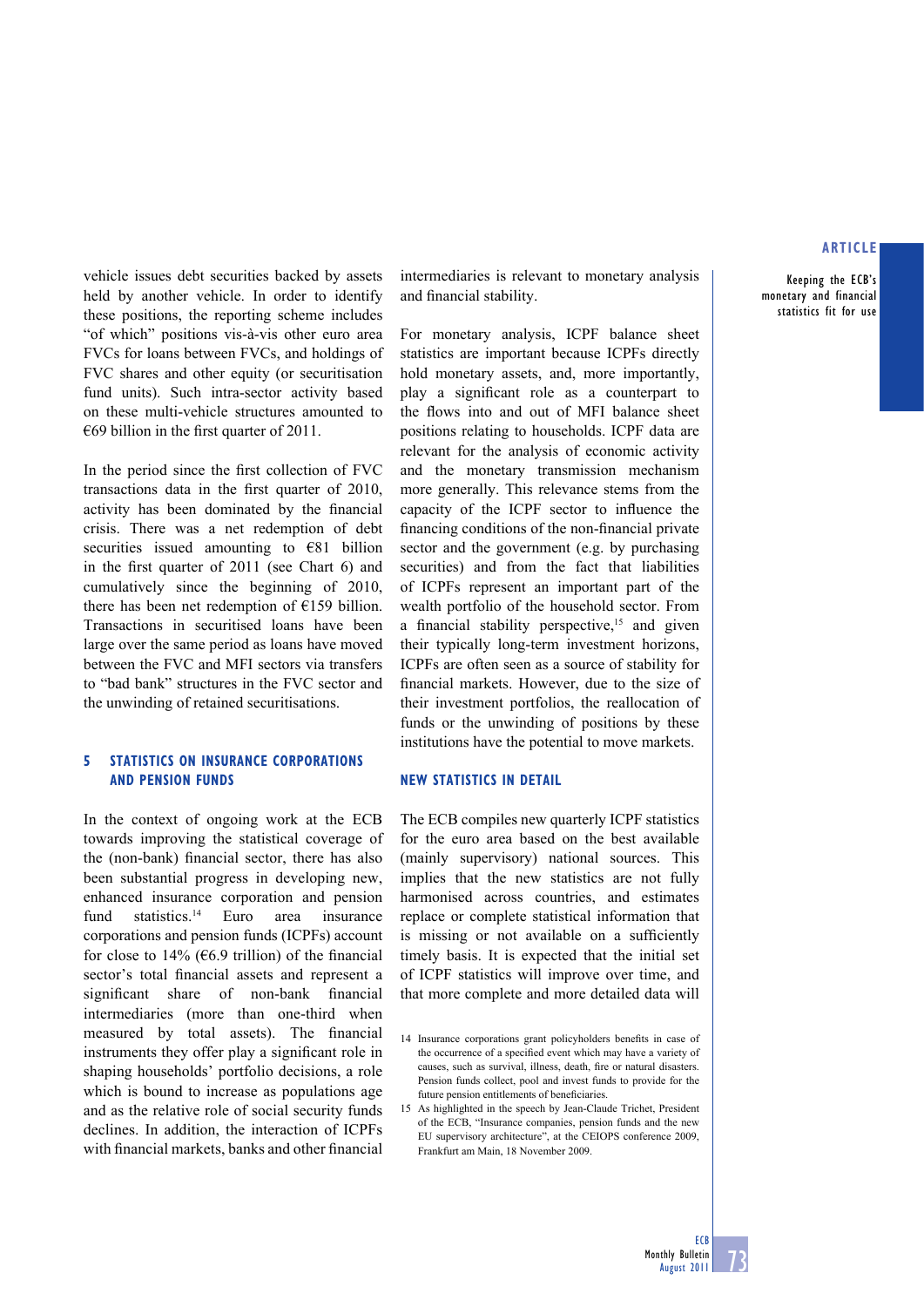## **Table 5 New statistics on insurance corporations and pension funds**

| <b>Assets</b>                            |                | percentage<br>of total | <b>Liabilities</b>                        |               | percentage<br>of total |
|------------------------------------------|----------------|------------------------|-------------------------------------------|---------------|------------------------|
| <b>Total assets</b>                      | Q              | 100                    | <b>Total liabilities</b>                  | $\mathbf{O}$  | 100                    |
| <b>Currency</b>                          | $\mathbf Q$    | $\Omega$               | <b>Securities other than shares</b>       | $\mathbf{O}$  |                        |
| <b>Deposits</b>                          | $\mathbf Q$    | 11                     | <b>Loans</b> received                     | $\mathbf Q$   | $\overline{4}$         |
| <b>Maturities</b>                        | Q              |                        | Sector breakdown                          | Q             |                        |
| Loans                                    | $\mathbf Q$    | 8                      | Shares and other equity (quoted/unquoted) | $\Omega$      | $\overline{7}$         |
| Sector breakdown and maturities          | $\overline{Q}$ |                        | Net equity of households in life          |               |                        |
|                                          |                |                        | insurance reserves (*)                    | Q             | 50                     |
| <b>Securities other than shares</b>      | $\mathcal{O}$  | 38                     | Unit linked                               | $\mathsf{A}$  | 10                     |
| Sector breakdown and maturities          | Q              |                        | Non-unit linked                           | $\mathsf{A}$  | 40                     |
| Shares and other equity (quoted/         |                |                        | <b>Net equity of households</b>           |               |                        |
| unquoted)                                | Q              | 12                     | in pension fund reserves (*)              | $\mathcal{O}$ | 23                     |
| Sector breakdown                         | Q              |                        | Defined contribution                      | $\mathsf{A}$  | 4                      |
| <b>Investment fund shares</b>            | $\mathbf{O}$   | 22                     | Defined benefit                           | $\mathsf{A}$  | 18                     |
| <b>MMF</b> shares                        | $\mathbf Q$    | $\mathbf{1}$           | Hybrid schemes                            | $\mathsf{A}$  | 1                      |
| <b>Prepayments of insurance premiums</b> |                |                        | <b>Prepayments of insurance premiums</b>  |               |                        |
| and reserves for outstanding claims      | Q              | $\overline{4}$         | and reserves for outstanding claims (*)   | Q             | 13                     |
| <b>Non-financial assets</b>              | $\mathbf Q$    | $\mathbf{1}$           | Sector breakdown                          | Q             |                        |
| <b>Other assets</b>                      |                |                        | <b>Other liabilities</b>                  |               |                        |
| (including financial derivatives)        | Q              | 3                      | (including financial derivatives)         | Q             | 3                      |

Note: Data refer to the fourth quarter of 2010.

gradually become available. Furthermore, in the longer run, the new supervisory Solvency II requirements for insurance corporations,16 as well as similar supervisory reporting to be developed for pension funds, are expected to deliver new information that can be used also to gradually improve the macroeconomic statistics compiled by the ECB.

Nonetheless, improved data reported by euro area NCBs have enabled quarterly estimates of euro area aggregates of outstanding amounts to be produced. In fact, the new ICPF statistics will focus, in the initial phase, on the provision of quarterly and annual balance sheets as outstanding amounts. In addition, estimated euro area transaction data are being developed, although quarterly transactions are currently only compiled for the technical reserves of insurance corporations and pension funds, i.e. the most important liability of the ICPF sector.

The new ECB statistics complement results for the ICPF sector published by the ECB as a part of the integrated euro area accounts by institutional sector and provide more detailed and more timely results.17 Besides data for the ICPF sector as a whole, supplementary data are published separately for insurance corporations and pension funds. Data will be published by the ECB three months after the end of the reference quarter. The content of the new ICPF statistics is outlined in Table 5.

## **EXAMPLES OF ENHANCEMENTS**

ICPFs hold around 21% of the total debt securities issued by euro area governments, 57% of the mutual fund shares issued by euro area investment funds and about 9% of the total outstanding amount of debt securities issued by euro area MFIs. In parallel with this active

<sup>16</sup> The European Insurance and Occupational Pensions Authority (EIOPA) is in the process of developing harmonised reporting templates for supervisory purposes in the case of insurance corporations. The ECB is cooperating with EIOPA in developing the harmonised reporting templates.

<sup>17</sup> Although the new ICPF statistics and the euro area accounts both follow the European System of Accounts (ESA 95), there may be differences between these two statistics. Reasons for this may include, for example, different sources at the national level, different data vintages, and adjusting the results for sectors to obtain consistent euro area accounts for the whole economy.